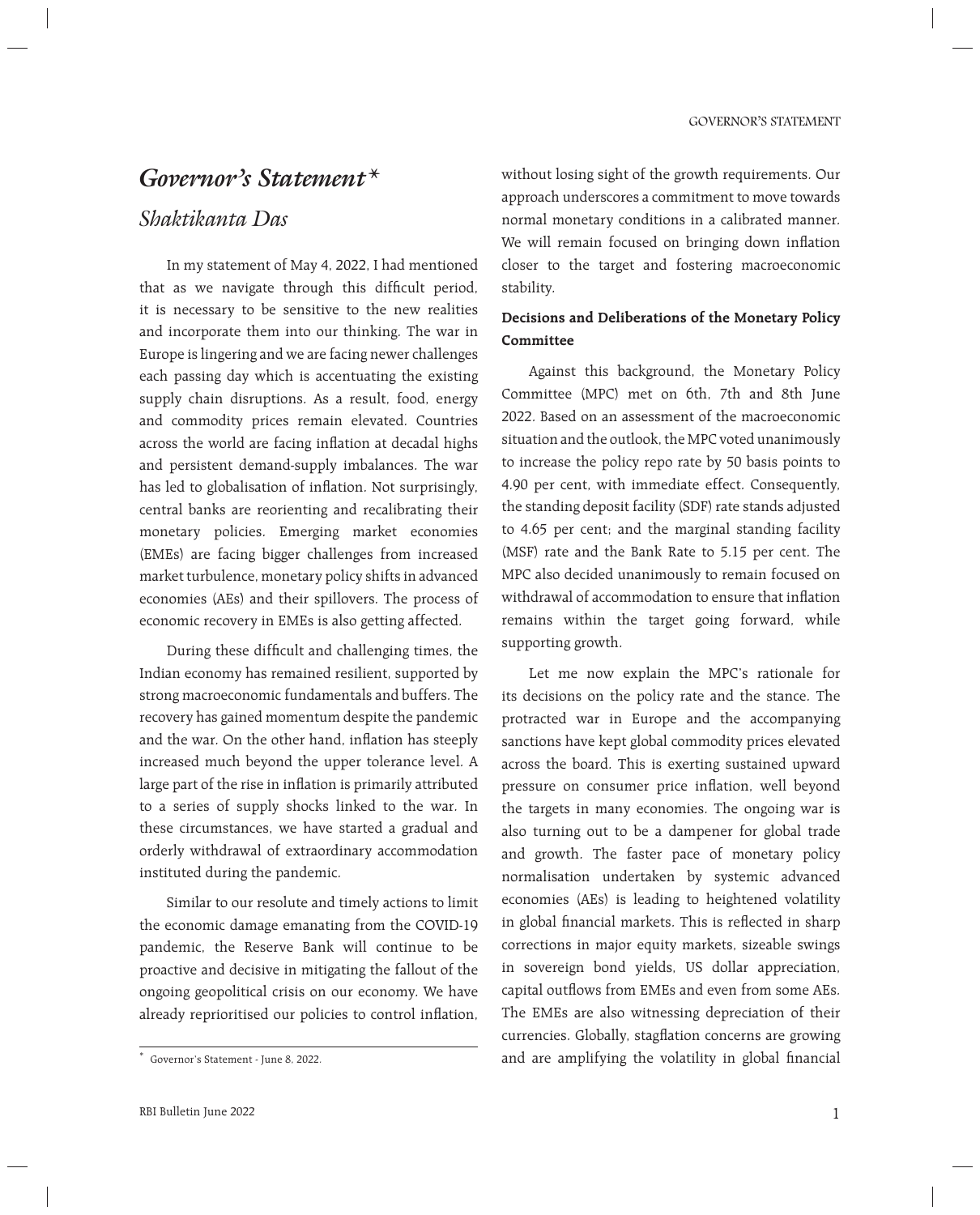Governor's Statement

markets. This is feeding back into the real economy and further clouding the outlook.

 The MPC noted that, in such a challenging global environment, domestic economic activity is gaining traction, while inflation pressures have intensified further. The upside risks to inflation as highlighted in the April and May 2022 policies have materialised earlier than anticipated – both in terms of timing and magnitude. Inflationary pressures have become broad-based and remain largely driven by adverse supply shocks. There are growing signs of a higher pass-through of input costs to selling prices. The MPC noted that inflation is likely to remain above the upper tolerance band of 6 per cent through the first three quarters of 2022-23.

 In this context, supply side measures taken by the government in reducing excise duties on petrol and diesel, along with the other measures would help in mitigating the inflationary pressures to some extent. The MPC also recognised that sustained high inflation could unhinge inflation expectations and trigger second round effects. It, therefore, judged that further monetary policy measures are necessary to anchor the inflation expectations. Accordingly, the MPC decided to increase the policy repo rate by 50 basis points to 4.90 per cent. The MPC also decided to remain focused on withdrawal of accommodation to ensure that inflation remains within the target going forward, while supporting growth. It may be noted in this context that the repo rate still remains below its pre-pandemic level.

#### **Assessment of Growth and Inflation**

#### **Growth**

 According to the provisional estimates released by the National Statistical Office (NSO) on May 31, 2022, India's real gross domestic product (GDP) growth in 2021-22 is estimated at 8.7 per cent. The level of real GDP in 2021-22 has exceeded the pre-pandemic (2019- 20) level. On the supply side, major categories also surpassed the 2019-20 levels.

 Available information for April and May 2022 indicates that the recovery in domestic economic activity remains firm, with growth impulses getting increasingly broad based. Manufacturing and services purchasing managers' indices (PMIs) for May point towards further expansion of activity. This is also corroborated by movements in railway freight and port traffic, domestic air traffic, GST collections, steel consumption, cement production and bank credit. While urban demand is recovering, rural demand is gradually improving. The contact-intensive services related to trade, hotels and transport have recovered in Q4:2021-22. Going by the early results of our surveys, capacity utilisation (CU) in the manufacturing sector increased further to 74.5 per cent in Q4:2021-22 from 72.4 per cent in Q3:2021-22. Capacity utilisation is also likely to increase further in 2022-23. Investment activity is thus expected to strengthen, driven by rising capacity utilisation, government's capex push and deleveraged corporate balance sheets. Improvement in investment activity is also reflected in pick-up in demand for bank credit and persisting growth in imports of capital goods. Merchandise exports have remained buoyant with double digit growth for the fifteenth successive month in May, while high growth of non-oil non-gold imports is indicative of recovery in domestic demand conditions.

 Looking ahead, real GDP is expected to broadly evolve on the lines of the April 2022 MPC resolution. The forecast of normal south-west monsoon should boost kharif sowing and agricultural output. This will support rural consumption. The rebound in contact-intensive services is expected to sustain urban consumption. Our surveys suggest further improvement in consumer confidence and households' optimism for the outlook a year ahead. Business sentiment remains upbeat according to early results of our surveys. Nevertheless, the negative spillovers from geopolitical tensions; elevated international commodity prices; rising input costs; tightening of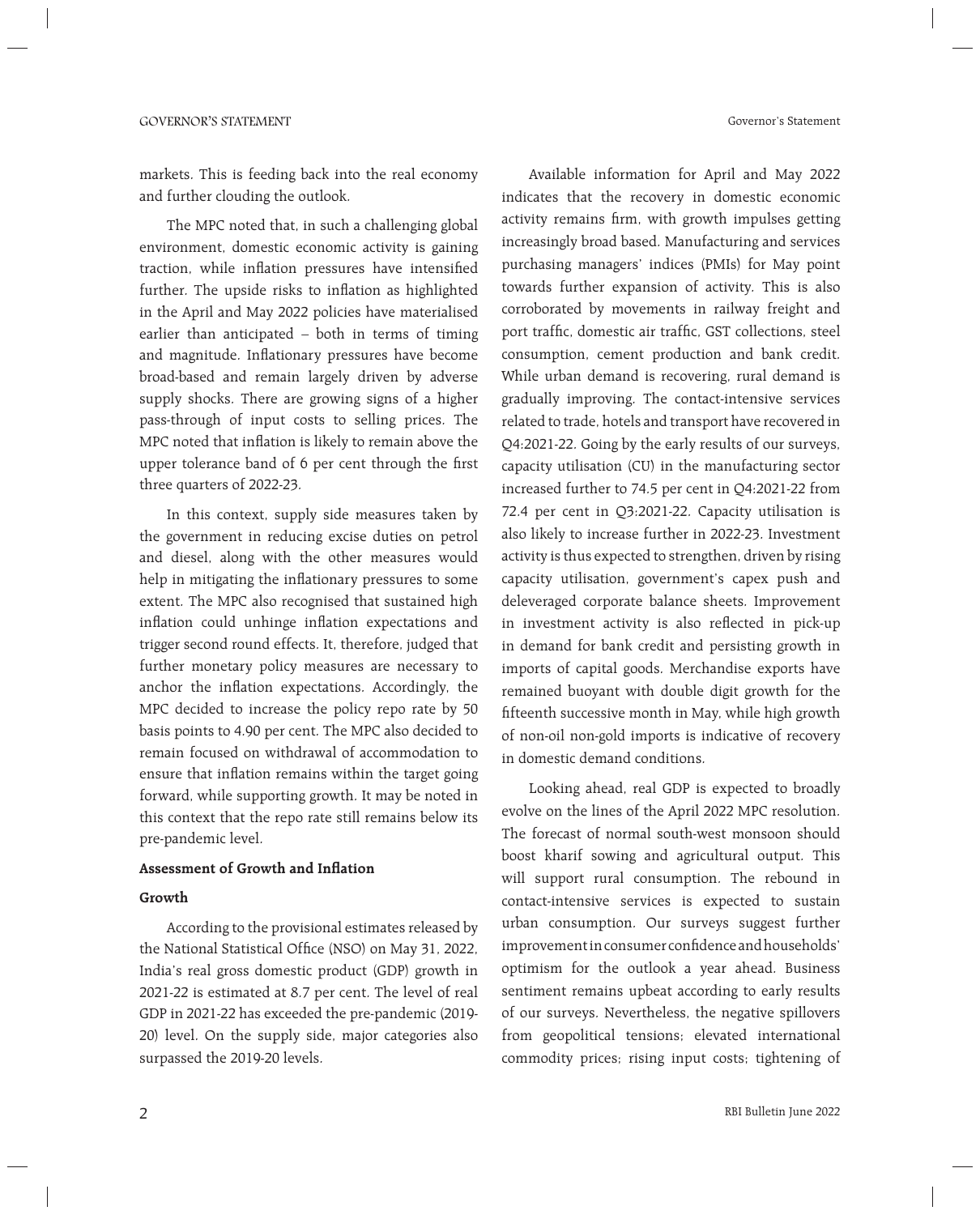global financial conditions; and slowdown in world economy continue to weigh on the outlook. Taking all these factors into consideration, the real GDP growth for 2022-23 is retained at 7.2 per cent, with Q1 at 16.2 per cent; Q2 at 6.2 per cent; Q3 at 4.1 per cent; and Q4 at 4.0 per cent, with risks broadly balanced.

#### **Inflation**

The CPI headline inflation in April registered a further sharp increase to 7.8 per cent. It was the fourth consecutive month when inflation touched or was above the upper tolerance level of 6 per cent. The surge in headline inflation was seen across all major categories.

 The global geopolitical situation remains fluid and commodity markets remain on the edge, rendering heightened uncertainty to the domestic inflation outlook. Certain positive developments on the prices front in recent weeks may help to ease the acute price pressures to some extent. These would include expectations of a normal south-west monsoon and kharif agricultural season; the recent supply side measures taken by the government and the unfolding of their impact; lifting of the palm oil export ban by Indonesia; and signs of moderation in global industrial metal price indices. Our quick survey of urban households undertaken after the excise duty cuts on petrol and diesel on May 21, 2022 shows a significant moderation in their inflation expectations: declines of 190 basis points in their three months ahead expectations and 90 basis points in one year ahead expectations. In such a scenario, further reduction of State VATs on petrol and diesel across the country can certainly contribute to softening of the inflationary pressures as well as expectations.

 Notwithstanding these positive developments, upside risks to inflation do persist. These risks emanate from elevated commodity prices; revisions in electricity tariffs across many states; high domestic poultry and animal feed costs; continuing trade and supply chain bottlenecks; rising pass-through of input costs to selling prices in the manufacturing and services sectors; the recent spike in tomato prices which are adding to food inflation; and most important of all, the elevated international crude oil prices. With the assumption of a normal monsoon in 2022 and average crude oil price (Indian basket) of US\$ 105 per barrel, inflation is now projected at 6.7 per cent in 2022-23, with Q1 at 7.5 per cent; Q2 at 7.4 per cent; Q3 at 6.2 per cent; and Q4 at 5.8 per cent, with risks evenly balanced. It may be noted that around 75 per cent of the increase in inflation projections can be attributed to the food group. Further, the baseline inflation projection of 6.7 per cent for 2022-23 does not take into account the impact of monetary policy actions taken today.

Between February and April, headline inflation has increased by about 170 basis points. With no resolution of the war in sight and the upside risks to inflation, prudent monetary policy measures would ensure that the second-round effects of supply side shocks on the economy are contained and long-term inflation expectations remain firmly anchored and inflation gradually aligns close to the target. The monetary policy actions including withdrawal of accommodation will be calibrated keeping in mind the requirements of the ongoing economic recovery.

#### **Liquidity and Financial Market Guidance**

 I would now like to touch upon liquidity and financial market conditions. It may be recalled that in April we introduced the Standing Deposit Facility (SDF) as the floor of the liquidity adjustment facility (LAF) corridor at an interest rate of 3.75 per cent. This was effectively a rate hike of 40 basis points over the fixed rate reverse repo of 3.35 per cent. As a result, the weighted average call money rate (WACR) – the operating target of monetary policy – moved from an average of 3.32 per cent in March 2022 to 3.54 per cent during April 8-30. Following the repo rate hike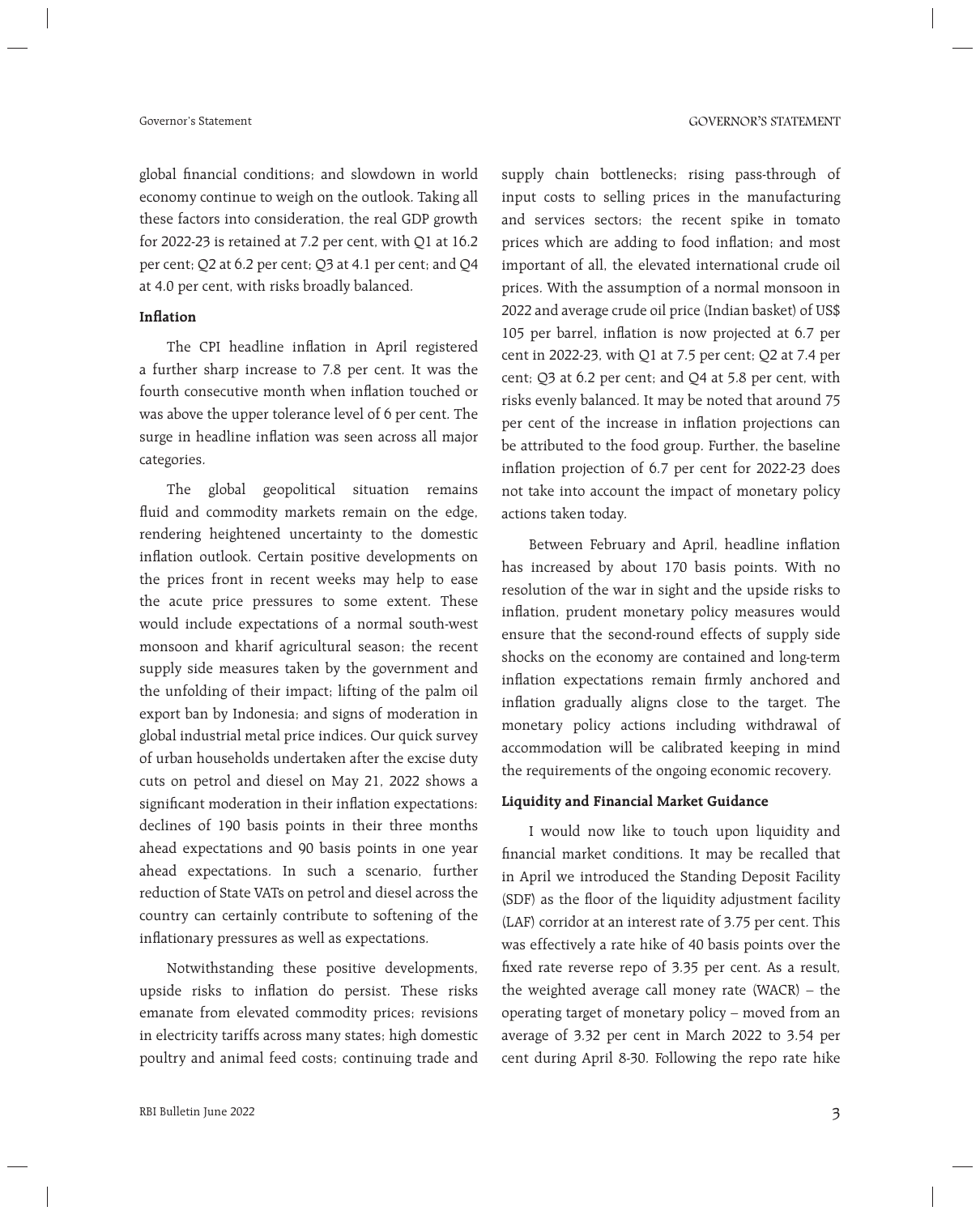Governor's Statement

of 40 bps on May 4, the WACR has further increased, averaging 4.07 per cent during May 5-31.

 In line with the emphasis on gradual withdrawal of accommodation articulated in the April and May MPC resolutions, systemic liquidity has moderated in the recent period. Surplus liquidity, as reflected in average daily absorption under the liquidity adjustment facility (LAF) – that is, the absorption under SDF and variable rate reverse repo (VRRR) of 14 days and 28 days – at  $\overline{55.5}$  lakh crore during May 4-May 31 was lower than  $\overline{57.4}$  lakh crore during April 8-May 3, 2022. Nevertheless, the overhang of excess liquidity has resulted in overnight money market rates, on an average, trading below the policy repo rate. At the longer end of the money market term structure, interest rates on 91-day treasury bills, commercial papers (CPs) and certificates of deposit (CDs) firmed up post the rate hike in May. Yields on AAA rated 5-year corporate bonds have also increased. The rate hike also triggered an upward adjustment in the benchmark lending rates by banks. The term deposit rates of banks have increased and will augment stable funding resources amidst increasing credit demand.

 Going ahead, while normalising the pandemic related extraordinary liquidity accommodation over a multi-year time frame, the Reserve bank will ensure availability of adequate liquidity to meet the productive requirements of the economy. The Reserve Bank will also remain focussed on orderly completion of the government's borrowing programme.

 A direct fallout of the geopolitical tensions and the rapid pace of policy normalisation by AEs is the exodus of portfolio capital flows from most of the EMEs. Several EME currencies have thus faced depreciation pressures. Safe haven demand for the US dollar has increased. Amidst all these, the Indian Rupee has moved in an orderly fashion and has depreciated by 2.5 per cent against the US dollar during the current financial year so far - faring much better than many of its EME peers.

 The Indian banking system also remains strong and its health has improved in recent years as reflected in key indicators – capital adequacy, asset quality, provisioning coverage and profitability. Bank credit offtake has gradually improved in the recent months, supported by both resilience of the banking system and progressive normalisation of economic activity. The strength of the banking sector and deleveraged corporate balance sheets will help us in sustaining the economic recovery.

#### **External Sector**

 India's exports have performed exceptionally well despite weakening recovery across major trading partners. The impact of rising crude oil prices on petroleum, oil and lubricants (POL) import bill has been partly offset by export of petroleum products, which also benefitted from better price realisations in recent months. Optimism on exports of both goods and services and remittances should help contain the current account deficit (CAD) at a sustainable level, which can be financed by normal capital flows. As on June 3, 2022, India's foreign exchange reserves were of the order of US\$ 601.1 billion, which are further supplemented by a healthy level of net forward assets of the RBI.

#### **Additional Measures**

 I shall now announce certain additional measures, the details of which are set out in the statement on developmental and regulatory policies (Part-B) of the Monetary Policy Statement. The additional measures are as follows.

#### **Regulatory Measures – Cooperative banks**

 Considering the importance of cooperative banks in promoting inclusive growth, three measures are being announced for the cooperative banking sector:

i. The limits for individual housing loans being extended by Urban Cooperative Banks (UCBs) and Rural Cooperative Banks (RCBs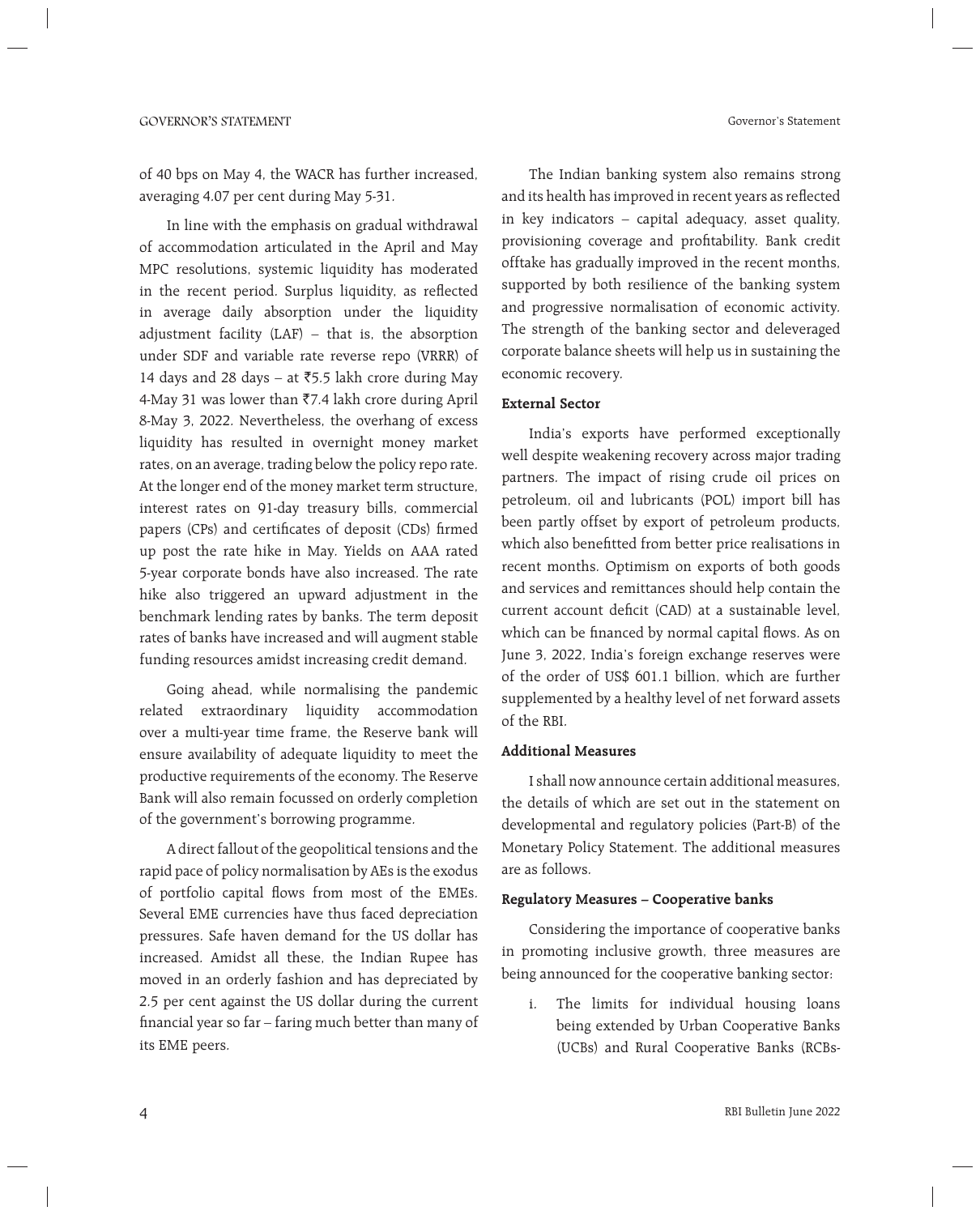State Cooperative Banks and District Central Cooperative Banks) which were last fixed in 2011 and 2009 respectively are being revised upwards by over 100 per cent taking into account increase in house prices. This will facilitate better flow of credit to the housing sector.

- ii. In line with the dispensation available to Scheduled Commercial Banks (SCBs) and UCBs, it is now proposed to permit Rural Cooperative Banks (RCBs- State Cooperative Banks and District Central Cooperative Banks) to extend finance to 'commercial real estate – residential housing' (i.e. loans for residential housing projects), within the existing aggregate housing finance limit of 5% of their total assets. This measure will further augment credit flows from the cooperative banks to the housing sector.
- iii. It has also been decided to permit UCBs to extend doorstep banking services to their customers. This will enable UCBs to meet the needs of their customers, especially senior citizens and differently abled.

## **Margin Requirements for Non-Centrally Cleared Derivatives (NCCDs)**

 With the objective of strengthening the resilience of OTC derivative market and in line with G20 reforms, the Reserve Bank is putting in place margin requirements for non-centrally cleared OTC derivatives. In the first phase, the Directions on the Exchange of Variation Margin (VM) for NCCDs were issued on June 1, 2022, after consultation with stakeholders. In the second phase, it is now proposed to mandate the requirements for exchange of Initial Margin (IM) for such derivatives. To garner feedback from stakeholders on these requirements, Draft Directions on Exchange of Initial Margin for NCCDs will be issued shortly.

## **e-Mandates on Cards for Recurring Payments – Limit Enhancement**

 The framework for processing of e-mandate based recurring payments was introduced by the Reserve Bank, keeping in mind the benefits of convenience, safety and security to the users. Under this framework, over 6.25 crore mandates have been registered in favour of a large number of domestic and over 3,400 international merchants. To further facilitate recurring payments like subscriptions, insurance premia, education fee, etc. of larger value under the framework, the limit is being enhanced from  $\overline{5}5,000$  to `15,000 per transaction. This will further leverage the benefits available under the framework and augment customer convenience.

## Unified Payments Interface (UPI) - Linking of RuPay **Credit Cards**

 UPI has become the most inclusive mode of payment in India with over 26 crore unique users and 5 crore merchants on the platform. In May 2022 alone, about 594 crore transactions amounting to  $\bar{x}$ 10.4 lakh crore were processed through UPI. At present, UPI facilitates transactions by linking savings/current accounts through users' debit cards. It is now proposed to allow linking of credit cards on the UPI platform. To begin with, the Rupay credit cards will be linked to the UPI platform. This will provide additional convenience to users and enhance the scope of digital payments.

## **Review of Payments Infrastructure Development Fund Scheme**

 The Payments Infrastructure Development Fund (PIDF) Scheme was operationalised by the Reserve Bank in January 2021 to incentivise the deployment of payment acceptance infrastructure such as physical Point of Sale (PoS), mPoS (mobile PoS), Quick Response (QR) codes in Tier-3 to 6 centres and North Eastern States. Beneficiaries of PM SVANidhi Scheme in Tier-1 and 2 centres were included in August 2021. As at